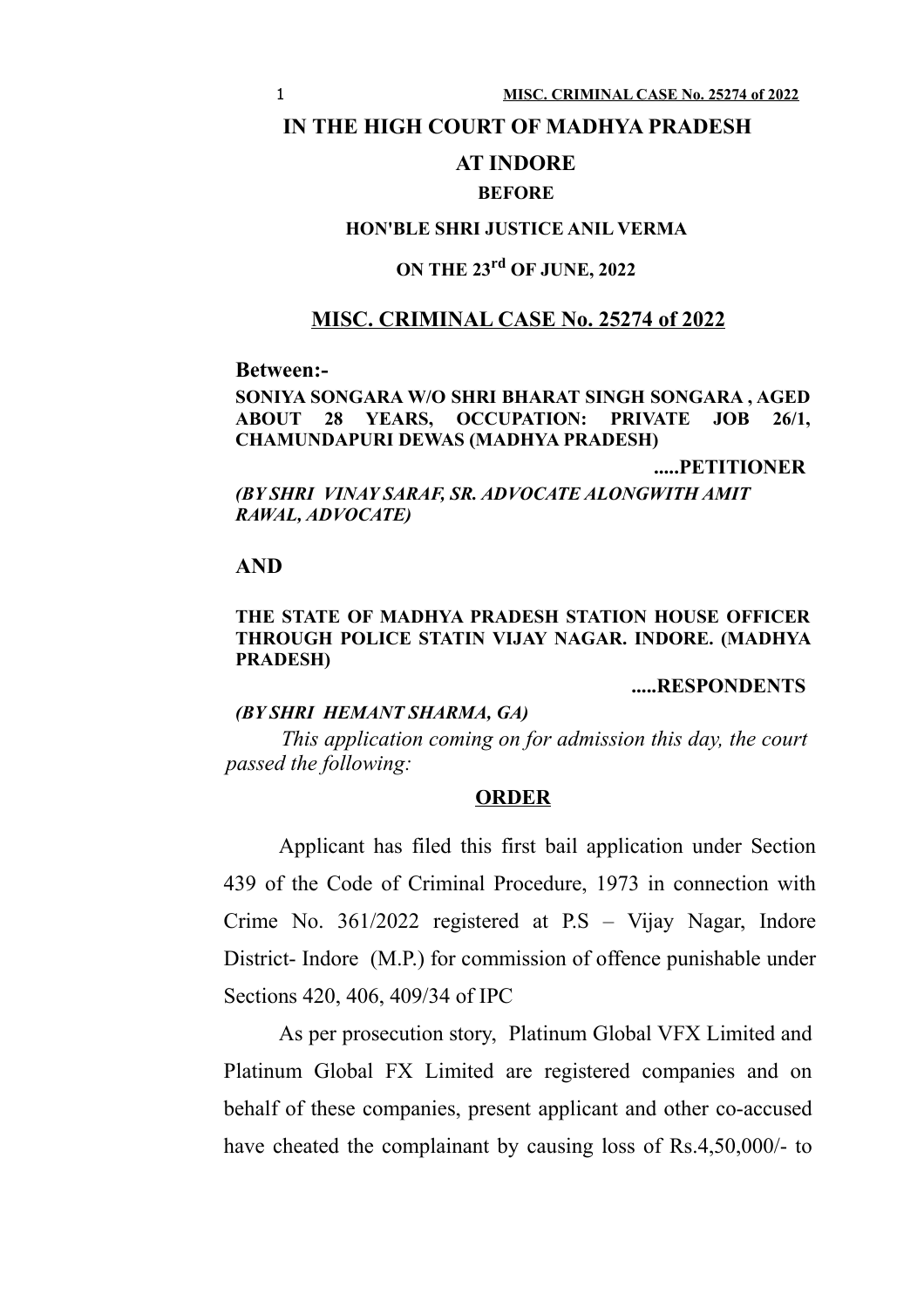the complainant/s and breached the trust. Complainant Rekha lodged the FIR at P.S. Vijay Nagar, Indore. Accordingly aforementioned offences were registered against the applicant and other co-accused persons.

Learned counsel for the applicant contended that applicant is innocent and has been falsely implicated in this offence. There is no legal evidence available on record to connect the applicant with the aforementioned offence. The applicant is working as an employee in the company. She had no knowledge about management of funds by the Company. The complainant herself invested the money in the company. Investigation is over and charge-sheet has been filed therefore, no further custodial interrogation is required. She is in jail since 28/03/2022. She is a permanent resident of District- Dewas. Final conclusion of trial shall take sufficient long time. Co-accused Chetan has already been enlarged on bail by this Court vide order dated 16/06/2022 passed in MCRC no. 24344/2022. Under the above circumstances, prayer for grant of bail may be considered on such terms and conditions, as this Court deems fit and proper.

*Per-contra,* learned PL for respondent – State opposes the bail application and prays for its rejection by submitting that one more case has already been registered against the applicant.

 Perused the impugned order of the trial Court as well as the case dairy.

Considering all the facts and circumstances of the case, arguments advanced by both the parties, nature of allegation as also taking note of the fact that the applicant is working as an employee in the company.; investigation is over and charge-sheet has been